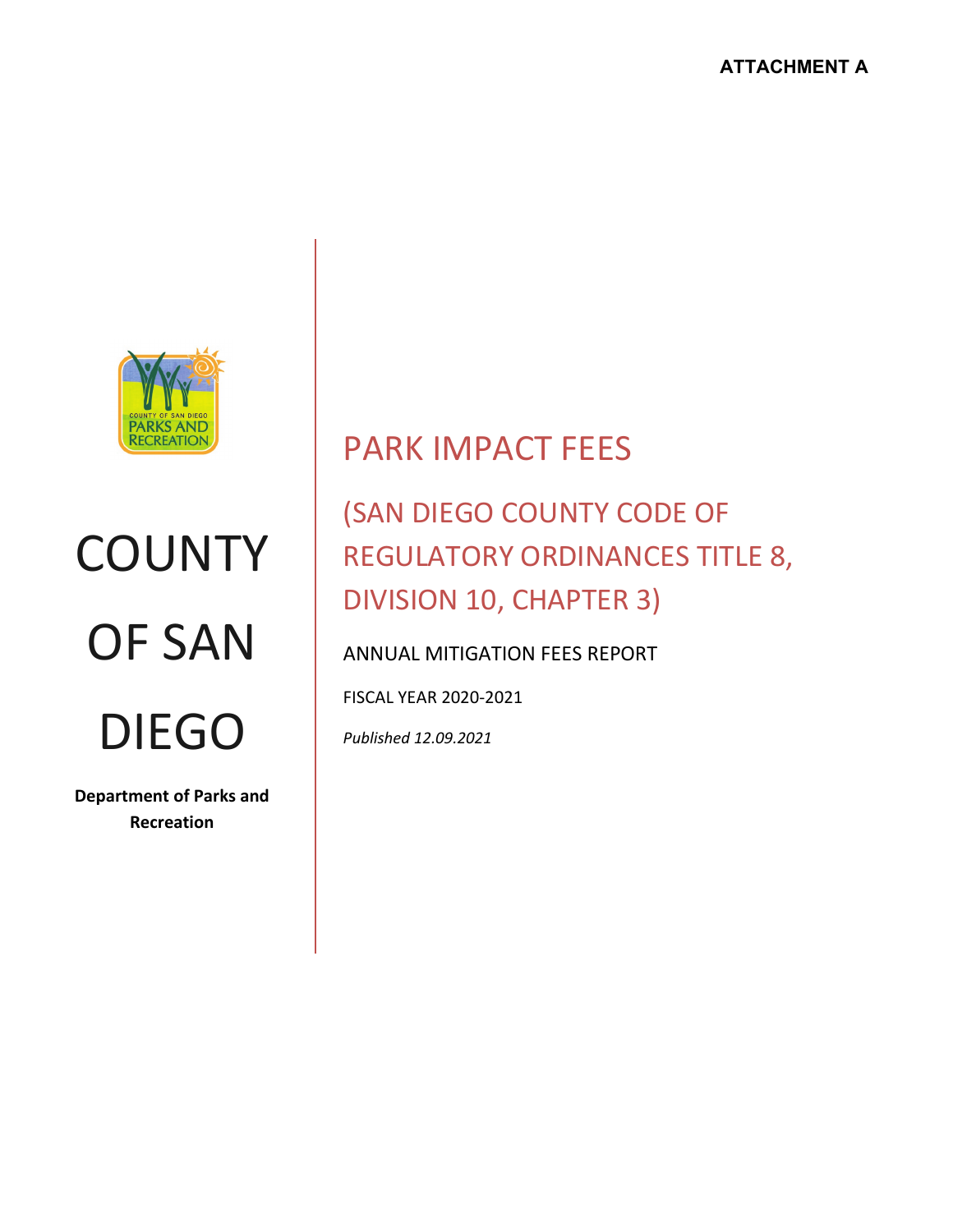# **Table of Contents**

| Fees Collected, Interest Earned, and Project Reimbursements, Govt. Code § 66006(b)(1)(B)-(E)3 |  |
|-----------------------------------------------------------------------------------------------|--|
|                                                                                               |  |
|                                                                                               |  |
|                                                                                               |  |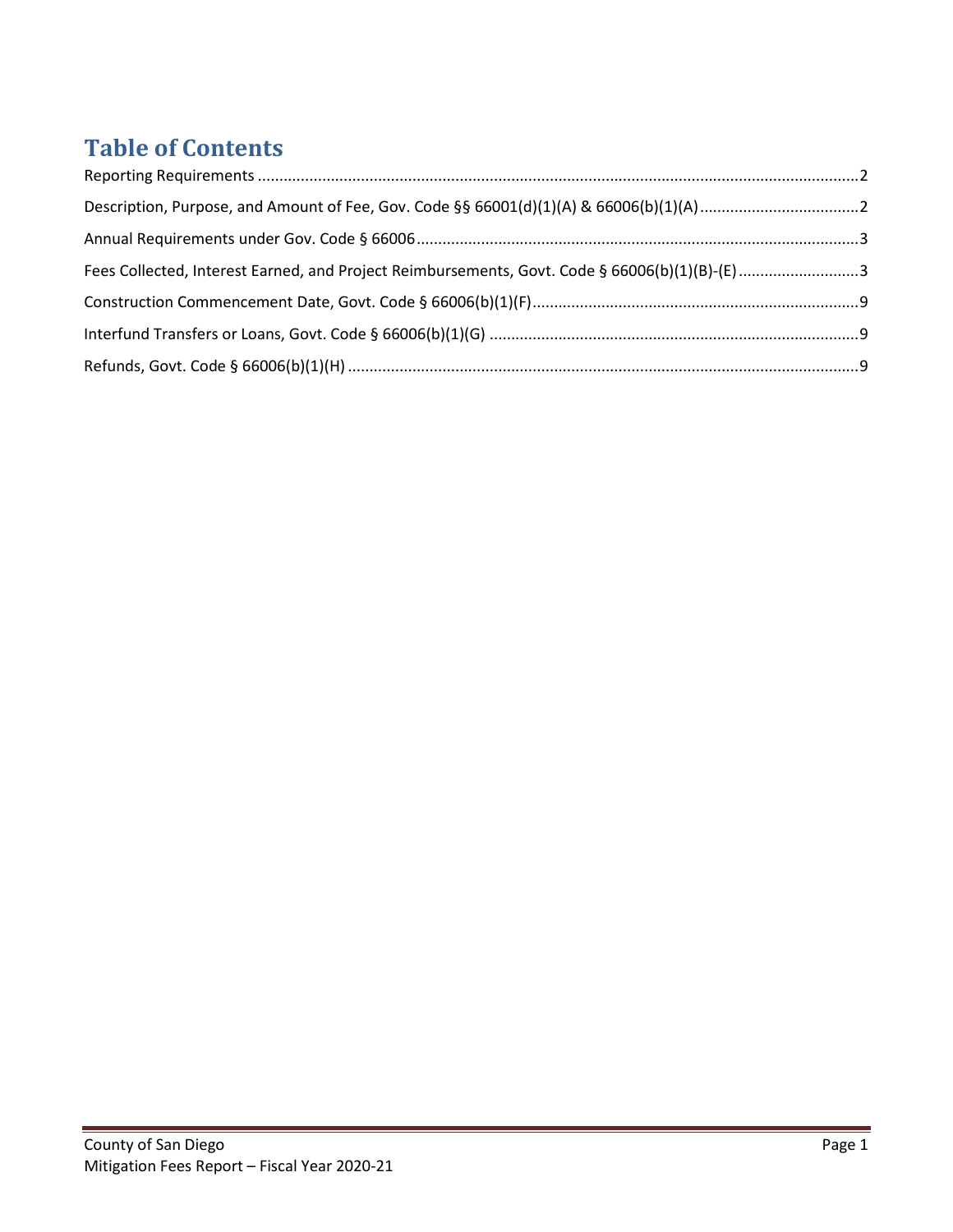# **Reporting Requirements**

The Mitigation Fee Act (Act), California Government Code Section 66000, et seq. (Act), establishes annual and five-year reporting requirements for fees collected as a condition of the approval of a development project. The Act also specifies how these fees must be handled. The fees must be segregated from the general funds of the County and from other funds containing fees collected for improvements. Interest on each development fee fund must be credited to that fund and used only for those purposes for which the fees were collected.

Section 66006(b) of the Act requires that for each separate fund the local agency shall, within 180-days after the last day of each fiscal year, make available to the public the following information: A) A brief description of the type of fee in the fund; B) The amount of the fee; C) The beginning and ending balance of the fund; D) The amount of the fees collected and the interest earned; E) Identification of each of the public improvements on which the fees were expended and the amount of fees expended on the improvement compared to the total cost; F) Approximate date by which construction will commence if sufficient funds have been collected; G) Description of each inter fund transfer or loan; and H) Amount of any refunds.

A copy of this report was made available on the Department of Parks and Recreation website at [www.sdparks.org](http://www.sdparks.org/) within 180-days of the end of the fiscal year.

## **Description, Purpose, and Amount of Fee, Gov. Code §§ 66001(d)(1)(A) & 66006(b)(1)(A)**

Board Policy F-26 establishes the guidelines and procedures for the acquisition and development of park land with fees and interest collected pursuant to the Park Land Dedication Ordinance (PLDO). The PLDO requires non-subdivision residential development to pay the Park Land Acquisition Impact Fee for acquisition of park land; and requires both subdivision and non-subdivision residential development to pay the Park Improvement Impact Fee for the provision of park improvements.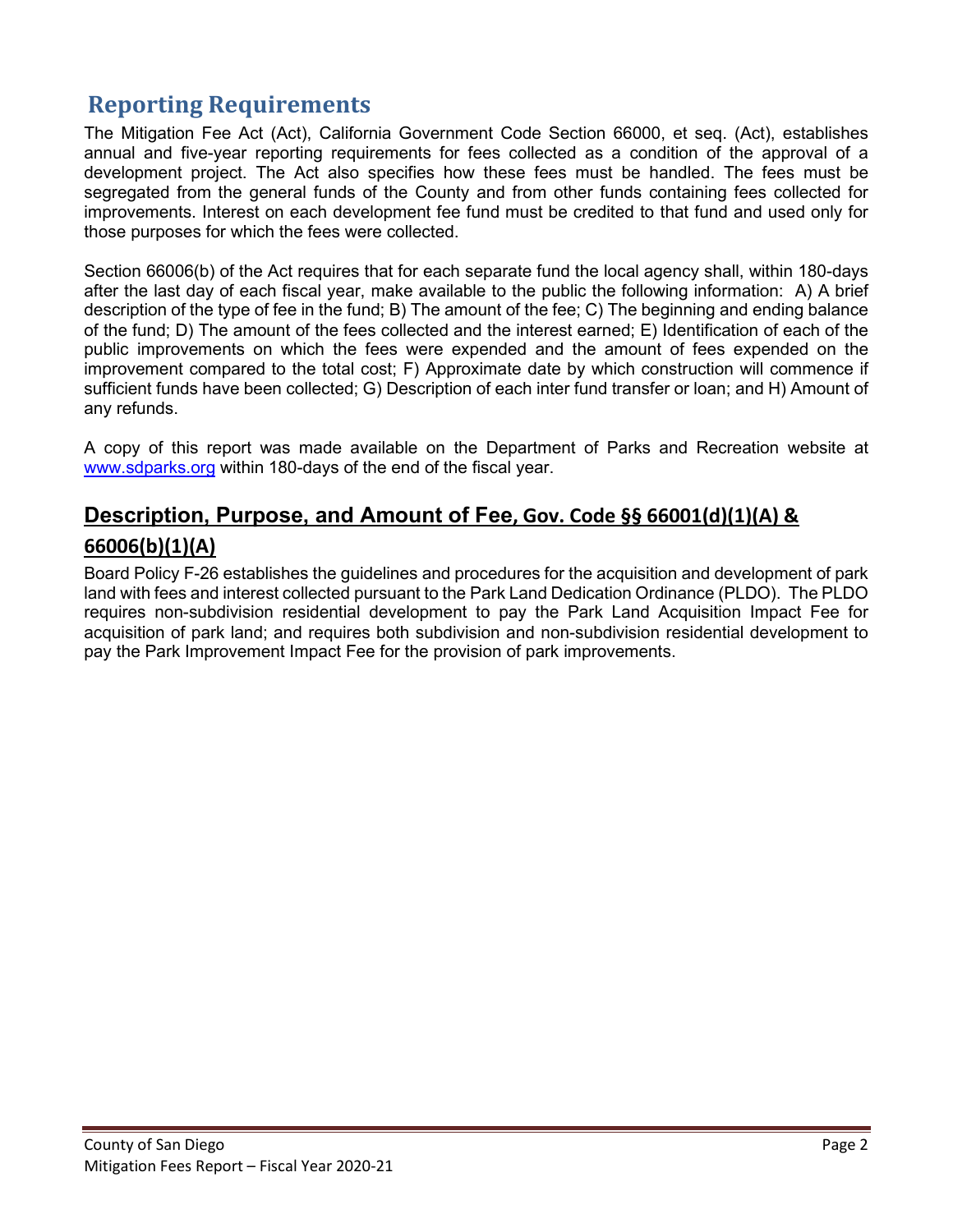# **Annual Requirements under Gov. Code § 66006**

# **Amount of Fee, Govt. Code § 66006(b)(1)(B)**

The tables below contain the fee rates as of July 1, 2020 through June 30, 2021. Park Impact Fees will be adjusted annually, starting in January 2022, and each January thereafter. The amount of the Park Impact Fee annual adjustment is be based on the one-year change (from October to October) in the Los Angeles Construction Cost Index as determined by Engineering News Record published by McGraw-Hill Publishing Company, or any successor thereof. The amount of the Park Land Acquisition Impact Fee and Park In-Lieu Fee annual adjustment is based on 40% of the one-year change in median sale price (from October to October) in the Sandicor's San Diego Cost Index, or any successor thereof. Adjustments to the fees based upon the cost Indices are automatic and do not require further action of the Board of Supervisors. The fee adjustments become effective January 1 of each year.

| <b>Local Park</b><br><b>Planning Area</b> | <b>Land Acquisition</b><br>Fee* | <b>Park In-Lieu</b><br>Fee** | <b>Park</b><br><b>Improvement</b><br>Fee | <b>Admin</b><br>Fee | <b>Total Park</b><br><b>Impact Fee</b> |
|-------------------------------------------|---------------------------------|------------------------------|------------------------------------------|---------------------|----------------------------------------|
| Alpine                                    | 575                             | 575                          | 6,395                                    | 139                 | 7,109                                  |
| <b>Barona</b>                             | 480                             | 480                          | 5,700                                    | 124                 | 6,304                                  |
| <b>Bonsall</b>                            | 1146                            | 1146                         | 6,306                                    | 149                 | 7,601                                  |
| <b>Central Mountain</b>                   | 947                             | 947                          | 5,632                                    | 132                 | 6,711                                  |
| County Islands                            | 1772                            | 1772                         | 8,662                                    | 209                 | 10,643                                 |
| Crest-Dehesa                              | 869                             | 869                          | 6,139                                    | 141                 | 7,203                                  |
| Desert                                    | 77                              | 77                           | 5,004                                    | 102                 | 5,183                                  |
| Fallbrook                                 | 767                             | 767                          | 6,328                                    | 142                 | 7,237                                  |
| Jamul                                     | 767                             | 767                          | 6,597                                    | 147                 | 7,511                                  |
| Julian                                    | 207                             | 207                          | 5,071                                    | 106                 | 5,384                                  |
| Lakeside                                  | 616                             | 616                          | 6,485                                    | 142                 | 7,243                                  |
| <b>Mountain Empire</b>                    | 94                              | 94                           | 6,463                                    | 131                 | 6,688                                  |
| North County Metro                        | 832                             | 832                          | 5,947                                    | 136                 | 6,915                                  |
| North Mountain                            | 207                             | 207                          | 5,049                                    | 105                 | 5,361                                  |
| Otay                                      | 1475                            | 1475                         | 8,595                                    | 201                 | 10,271                                 |
| Pala-Pauma                                | 497                             | 497                          | 7,428                                    | 159                 | 8,084                                  |
| Pendleton-De Luz                          | 224                             | 224                          | 7,607                                    | 157                 | 7,988                                  |
| Rainbow                                   | 176                             | 176                          | 6,575                                    | 135                 | 6,886                                  |
| Ramona                                    | 565                             | 565                          | 6,710                                    | 146                 | 7,421                                  |
| San Dieguito                              | 3326                            | 3326                         | 6,193                                    | 190                 | 9,709                                  |
| <b>Spring Valley</b>                      | 1637                            | 1637                         | 7,158                                    | 176                 | 8,971                                  |
| Sweetwater                                | 2010                            | 2010                         | 6,463                                    | 169                 | 8,642                                  |
| Valle De Oro                              | 1142                            | 1142                         | 6,328                                    | 149                 | 7,619                                  |
| <b>Valley Center</b>                      | 654                             | 654                          | 6,642                                    | 146                 | 7,442                                  |

Single-Family Dwelling Unit PLDO Fees: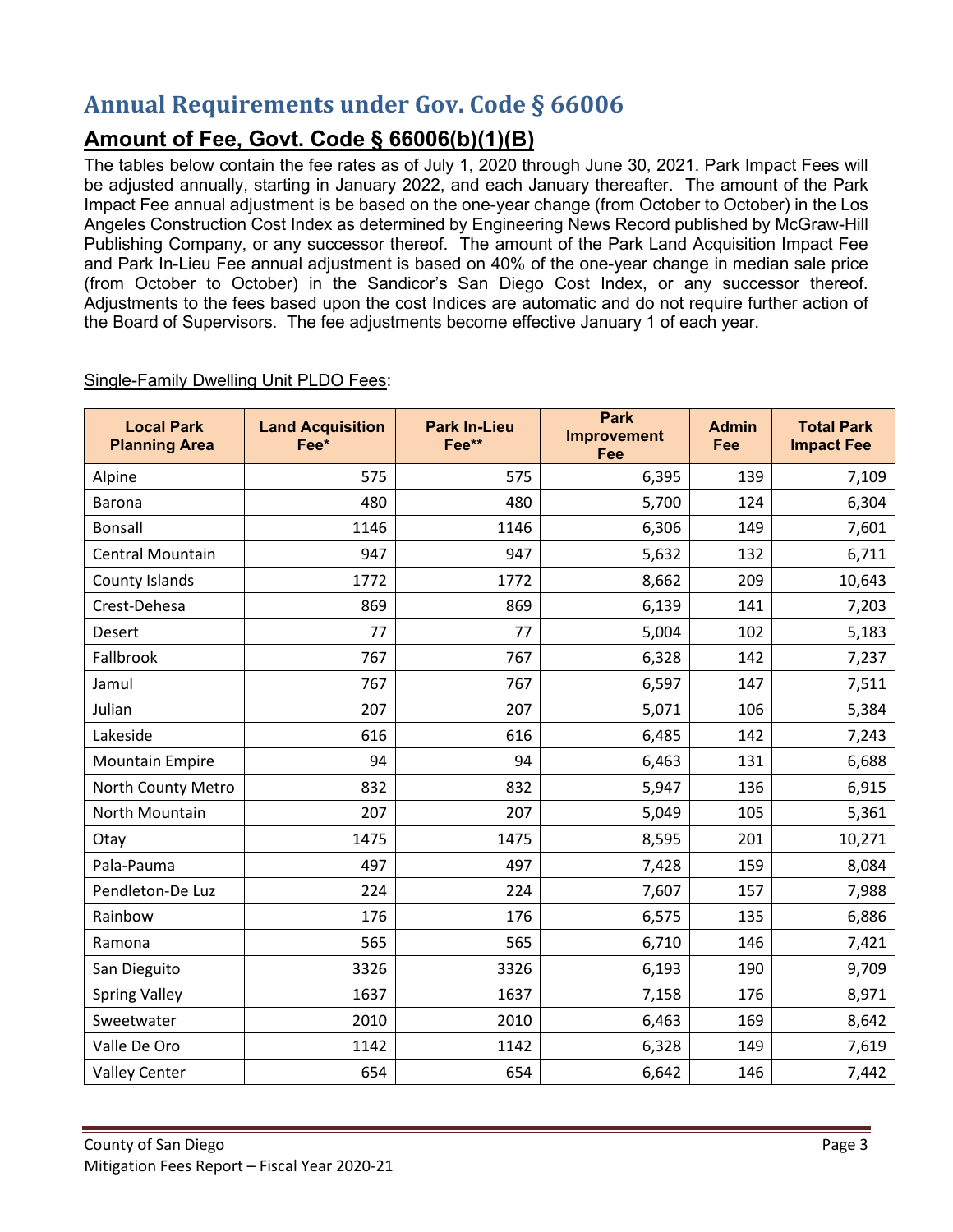#### Multi-Family Dwelling Unit PLDO Fees:

| <b>Local Park Planning</b><br>Area | Land<br><b>Acquisition Fee*</b> | <b>Park In-Lieu</b><br>Fee** | <b>Park</b><br><b>Improvement Fee</b> | <b>Admin</b><br>Fee | <b>Total Park</b><br><b>Impact Fee</b> |
|------------------------------------|---------------------------------|------------------------------|---------------------------------------|---------------------|----------------------------------------|
| Alpine                             | 512                             | 512                          | 5,700                                 | 124                 | 6,336                                  |
| Barona                             | 731                             | 731                          | 8,684                                 | 188                 | 9,603                                  |
| <b>Bonsall</b>                     | 1000                            | 1000                         | 5,498                                 | 130                 | 6,628                                  |
| <b>Central Mountain</b>            | 479                             | 479                          | 2,850                                 | 67                  | 3,396                                  |
| County Islands                     | 1914                            | 1914                         | 9,357                                 | 225                 | 11,496                                 |
| Crest-Dehesa                       | 860                             | 860                          | 6,126                                 | 1140                | 7,126                                  |
| Desert                             | 63                              | 63                           | 4,129                                 | 84                  | 4,276                                  |
| Fallbrook                          | 876                             | 876                          | 7,226                                 | 162                 | 8,264                                  |
| Jamul                              | 480                             | 480                          | 4,129                                 | 92                  | 4,701                                  |
| Julian                             | 174                             | 174                          | 4,241                                 | 88                  | 4,503                                  |
| Lakeside                           | 579                             | 579                          | 6,104                                 | 134                 | 6,817                                  |
| <b>Mountain Empire</b>             | 78                              | 78                           | 5,363                                 | 109                 | 5,550                                  |
| North County Metro                 | 754                             | 754                          | 5,386                                 | 123                 | 6,263                                  |
| North Mountain                     | 184                             | 184                          | 4,488                                 | 93                  | 4,765                                  |
| Otay                               | 847                             | 847                          | 4,937                                 | 116                 | 5,900                                  |
| Pala-Pauma                         | 360                             | 360                          | 5,386                                 | 115                 | 5,861                                  |
| Pendleton-De Luz                   | 205                             | 205                          | 6,956                                 | 143                 | 7,304                                  |
| Rainbow                            | 132                             | 132                          | 4,937                                 | 101                 | 5,170                                  |
| Ramona                             | 556                             | 556                          | 6,597                                 | 143                 | 7,296                                  |
| San Dieguito                       | 3567                            | 3567                         | 6,642                                 | 204                 | 10,413                                 |
| <b>Spring Valley</b>               | 1576                            | 1576                         | 6,889                                 | 169                 | 8,634                                  |
| Sweetwater                         | 1807                            | 1807                         | 5,812                                 | 152                 | 7,771                                  |
| Valle De Oro                       | 960                             | 960                          | 5,318                                 | 126                 | 6,404                                  |
| <b>Valley Center</b>               | 365                             | 365                          | 3,703                                 | 81                  | 4,149                                  |

\* Non-Subdivision Residential Project \*\* Subdivision Residential Project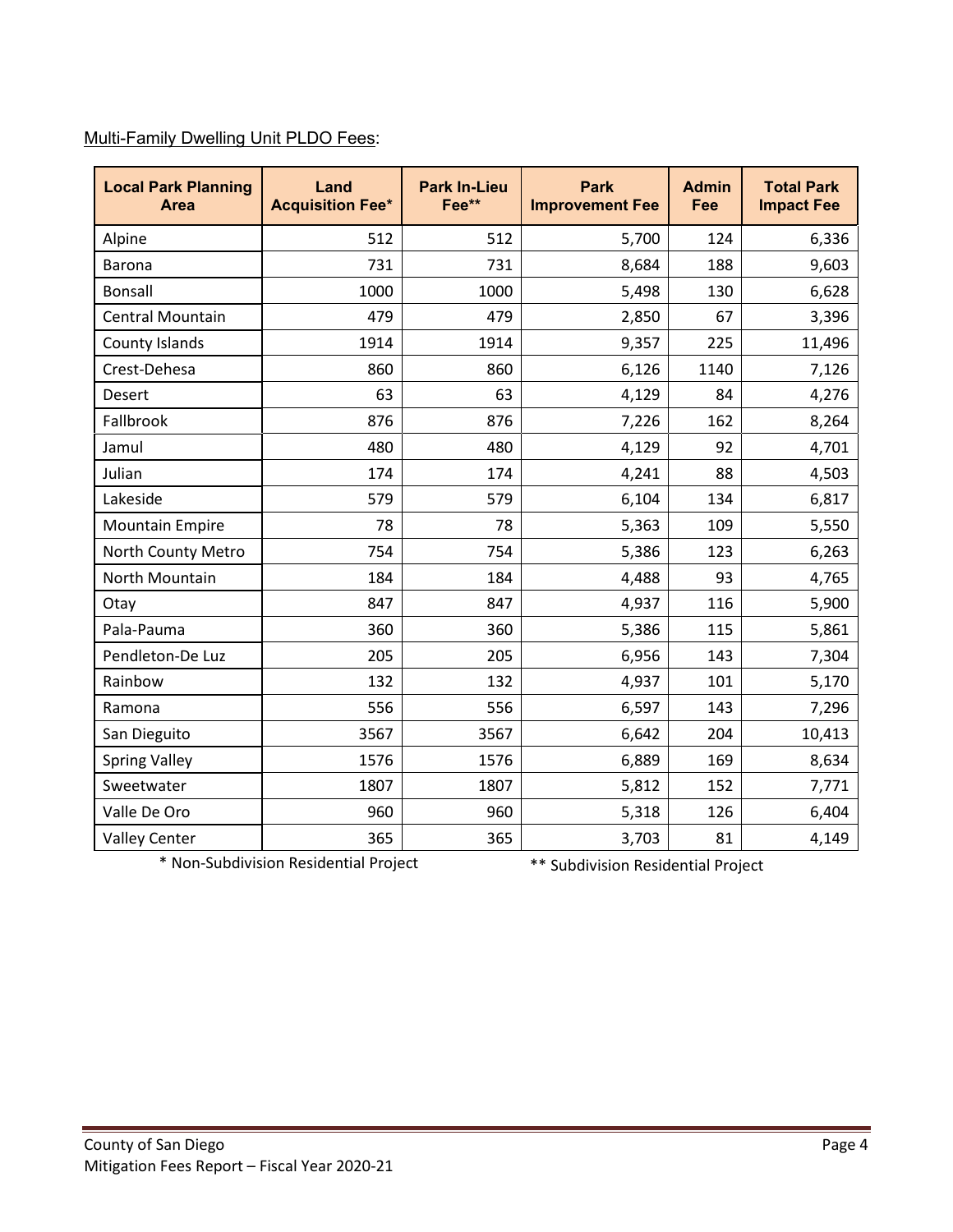#### Accessory Dwelling Unit PLDO Fees:

| <b>Local Park Planning</b><br><b>Area</b> | Land<br><b>Acquisition Fee*</b> | <b>Park In-Lieu</b><br>Fee** | <b>Park</b><br><b>Improvement Fee</b> | <b>Admin</b><br>Fee | <b>Total Park</b><br><b>Impact Fee</b> |
|-------------------------------------------|---------------------------------|------------------------------|---------------------------------------|---------------------|----------------------------------------|
| Alpine                                    | 302                             | 302                          | 3,366                                 | 73                  | 3,741                                  |
| Barona                                    | 284                             | 284                          | 3,366                                 | 73                  | 3,723                                  |
| <b>Bonsall</b>                            | 612                             | 612                          | 3,366                                 | 80                  | 4,058                                  |
| <b>Central Mountain</b>                   | 479                             | 479                          | 2,850                                 | 67                  | 3,396                                  |
| County Islands                            | 689                             | 689                          | 3,366                                 | 81                  | 4,136                                  |
| Crest-Dehesa                              | 473                             | 473                          | 3,366                                 | 77                  | 3,916                                  |
| Desert                                    | 52                              | 52                           | 3,366                                 | 68                  | 3,486                                  |
| Fallbrook                                 | 408                             | 408                          | 3,366                                 | 75                  | 3,849                                  |
| Jamul                                     | 392                             | 392                          | 3,366                                 | 75                  | 3,833                                  |
| Julian                                    | 138                             | 138                          | 3,366                                 | 70                  | 3,574                                  |
| Lakeside                                  | 320                             | 320                          | 3,366                                 | 74                  | 3,760                                  |
| <b>Mountain Empire</b>                    | 49                              | 49                           | 3,366                                 | 68                  | 3,483                                  |
| North County Metro                        | 471                             | 471                          | 3,366                                 | 77                  | 3,914                                  |
| North Mountain                            | 138                             | 138                          | 3,366                                 | 70                  | 3,574                                  |
| Otay                                      | 578                             | 578                          | 3,366                                 | 79                  | 4,023                                  |
| Pala-Pauma                                | 225                             | 225                          | 3,366                                 | 72                  | 3,663                                  |
| Pendleton-De Luz                          | 99                              | 99                           | 3,366                                 | 69                  | 3,534                                  |
| Rainbow                                   | 90                              | 90                           | 3,366                                 | 69                  | 3,525                                  |
| Ramona                                    | 284                             | 284                          | 3,366                                 | 73                  | 3,723                                  |
| San Dieguito                              | 1808                            | 1808                         | 3,366                                 | 103                 | 5,277                                  |
| <b>Spring Valley</b>                      | 770                             | 770                          | 3,366                                 | 83                  | 4,219                                  |
| Sweetwater                                | 1047                            | 1047                         | 3,366                                 | 88                  | 4,501                                  |
| Valle De Oro                              | 608                             | 608                          | 3,366                                 | 79                  | 4,053                                  |
| <b>Valley Center</b>                      | 332                             | 332                          | 3,366                                 | 74                  | 3,772                                  |

\* Non-Subdivision Residential Project \*\* Subdivision Residential Project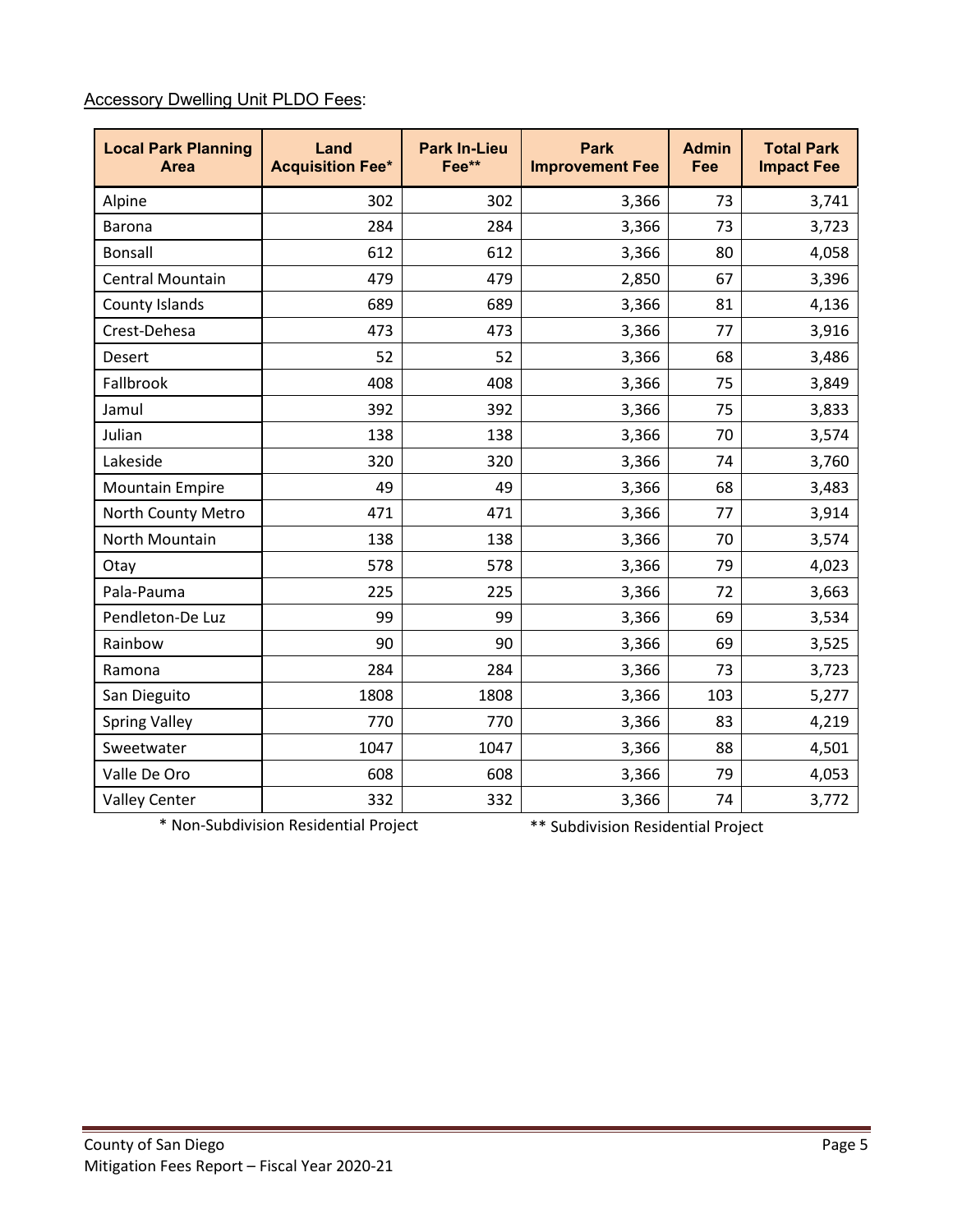# **Fees Collected, Interest Earned, and Project Reimbursements, Govt. Code § 66006(b)(1)(B)-(E)**

Fees are collected on an ad hoc basis and not combined with other funds when collected. The amount of the fee is reported as of the date it was collected and is included in the section titled "Funding Anticipated for Incomplete Improvements, Gov. Code § 66001(d)(1)(C) & (D)." The beginning balance as of July 1, 2021 is reported. The beginning balance may include accumulated interest from the date of payment if made during a prior fiscal year. Deposits received during the fiscal year are identified. The interest earned during the last fiscal year, any refunds and ending balance as of June 30, 2021 are also reported.

The tables below show the information required to be reported by Government Code Section 66006(b)(1)(B)-(E).

#### Park Improvement Impact Fees:

These fees are collected to fund park improvements and will be used to develop new and expand existing parks and recreational facilities. Fees are collected by Local Park Planning Area (LPPA).

| <b>Fee Description with LPPA</b>  | <b>Beginning</b><br><b>Balance</b><br>(7/1/21) | <b>Deposits</b><br>and<br><b>Interest</b> | <b>Refunds</b> | <b>Ending</b><br><b>Balance</b> |
|-----------------------------------|------------------------------------------------|-------------------------------------------|----------------|---------------------------------|
| Alpine Improvement Impact         |                                                |                                           |                |                                 |
| Fee                               |                                                |                                           |                |                                 |
|                                   | 287,432                                        | 19,859                                    |                | 307,291                         |
| <b>Bonsall Improvement Impact</b> |                                                |                                           |                |                                 |
| Fee                               | 682,241                                        | 72,732                                    |                | 754,973                         |
| Central Mountain Improvement      |                                                |                                           |                |                                 |
| <b>Impact Fee</b>                 | 94,477                                         | 14,114                                    |                | 108,591                         |
| County Island Improvement         |                                                |                                           |                |                                 |
| <b>Impact Fee</b>                 | 360,474                                        |                                           |                | 360,474                         |
| Crest Dehesa Improvement          |                                                |                                           |                |                                 |
| <b>Impact Fee</b>                 | 158,922                                        | 3,366                                     |                | 162,288                         |
| Desert Improvement Impact         |                                                |                                           |                |                                 |
| Fee                               | 19,338                                         | 10,008                                    |                | 29,346                          |
| Fallbrook Improvement Impact      |                                                |                                           |                |                                 |
| Fee                               | 706,088                                        | 38,017                                    |                | 744,105                         |
| Jamul Improvement Impact          |                                                |                                           |                |                                 |
| Fee                               | 181,974                                        | 16,695                                    |                | 198,669                         |
| Julian Improvement Impact Fee     | 46,344                                         | 5,071                                     |                | 51,415                          |
| Lakeside Improvement Impact       |                                                |                                           |                |                                 |
| Fee                               | 528,027                                        | 3,366                                     |                | 531,393                         |
| Mountain Empire Improvement       |                                                |                                           |                |                                 |
| <b>Impact Fee</b>                 | 85,641                                         |                                           |                | 85,641                          |
| North County Metro                |                                                |                                           |                |                                 |
| Improvement Impact Fee            | 689,194                                        | 39,971                                    | 5,300          | 723,865                         |
| North Mountain Improvement        |                                                |                                           |                |                                 |
| <b>Impact Fee</b>                 | 28,108                                         |                                           |                | 28,108                          |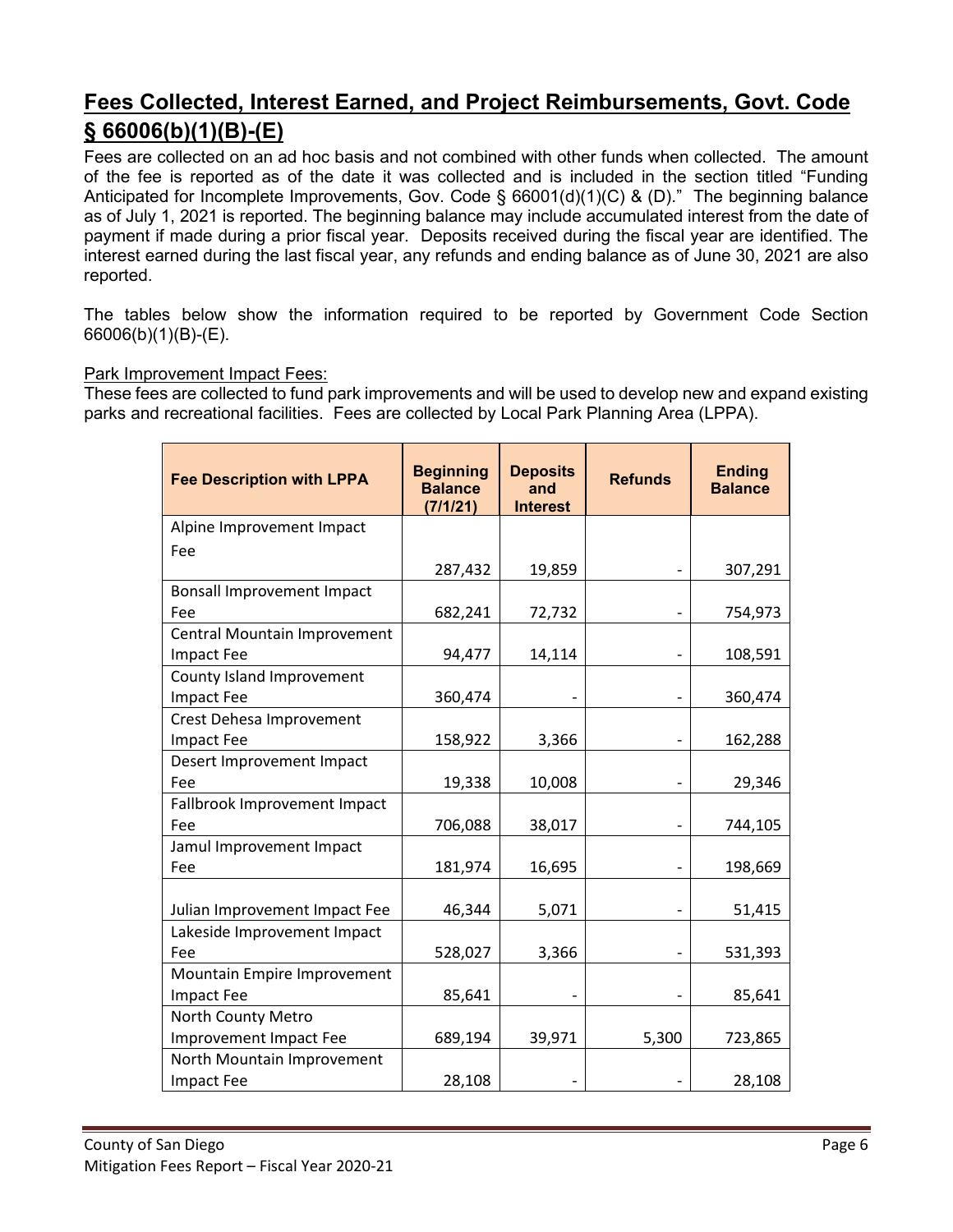| <b>Fee Description with LPPA</b> | <b>Beginning</b><br><b>Balance</b><br>(7/1/21) | <b>Deposits</b><br>and<br><b>Interest</b> | <b>Refunds</b> | <b>Ending</b><br><b>Balance</b> |
|----------------------------------|------------------------------------------------|-------------------------------------------|----------------|---------------------------------|
| Pala Pauma Improvement           |                                                |                                           |                |                                 |
| <b>Impact Fee</b>                | 23,008                                         |                                           |                | 23,008                          |
| Pendleton Improvement Impact     |                                                |                                           |                |                                 |
| Fee                              | 29,772                                         |                                           |                | 29,772                          |
| Rainbow Improvement Impact       |                                                |                                           |                |                                 |
| Fee                              | 24,596                                         | 5,858                                     | 5,858          | 24,596                          |
| Ramona Improvement Impact        |                                                |                                           |                |                                 |
| Fee                              | 466,170                                        | 33,572                                    |                | 499,742                         |
| San Dieguito Improvement         |                                                |                                           |                |                                 |
| <b>Impact Fee</b>                | 609,802                                        | 19,657                                    |                | 629,459                         |
| Spring Valley Improvement        |                                                |                                           |                |                                 |
| Impact Fee                       | 669,916                                        | 13,464                                    |                | 683,380                         |
| Sweetwater Improvement           |                                                |                                           |                |                                 |
| <b>Impact Fee</b>                | 230,714                                        | 6,732                                     |                | 237,446                         |
| Valle De Oro Improvement         |                                                |                                           |                |                                 |
| <b>Impact Fee</b>                | 236,774                                        | 3,366                                     |                | 240,140                         |
| Valley Center Improvement        |                                                |                                           |                |                                 |
| Impact Fee                       | 707,422                                        |                                           |                | 707,422                         |
|                                  |                                                |                                           |                |                                 |
| <b>Grand Total</b>               | 6,866,437                                      | 305,848                                   | 11,158         | 7,161,127                       |

#### Park Land Acquisition Fees:

These fees are collected to fund acquisition of park land and will be used for land acquisition only. Fees are collected by Local Park Planning Area (LPPA).

| <b>Fee Description with LPPA</b>        | <b>Beginning</b><br><b>Balance</b><br>(7/1/21) | <b>Deposits</b><br>and<br><b>Interest</b> | <b>Refunds</b> | <b>Ending</b><br><b>Balance</b> |
|-----------------------------------------|------------------------------------------------|-------------------------------------------|----------------|---------------------------------|
| Alpine Acquisition Impact Fee           | 25,829                                         | 1,783                                     |                | 27,612                          |
|                                         |                                                |                                           |                |                                 |
| <b>Bonsall Acquisition Impact Fee</b>   | 35,840                                         | $\qquad \qquad -$                         |                | 35,840                          |
| <b>Central Mountain Acquisition</b>     |                                                |                                           |                |                                 |
| Impact Fee                              | 15,883                                         | 2,373                                     |                | 18,256                          |
| <b>County Island Acquisition Impact</b> |                                                |                                           |                |                                 |
| Fee                                     | 73,716                                         |                                           |                | 73,716                          |
| <b>Crest Dehesa Acquisition Impact</b>  |                                                |                                           |                |                                 |
| Fee                                     | 22,312                                         | 473                                       |                | 22,785                          |
|                                         |                                                |                                           |                |                                 |
| Desert Acquisition Impact Fee           | 297                                            | 154                                       |                | 451                             |
|                                         |                                                |                                           |                |                                 |
| <b>Fallbrook Acquisition Impact Fee</b> | 57,952                                         | 4,608                                     |                | 62,560                          |
|                                         |                                                |                                           |                |                                 |
| Jamul Acquisition Impact Fee            | 21,165                                         | 1,943                                     |                | 23,108                          |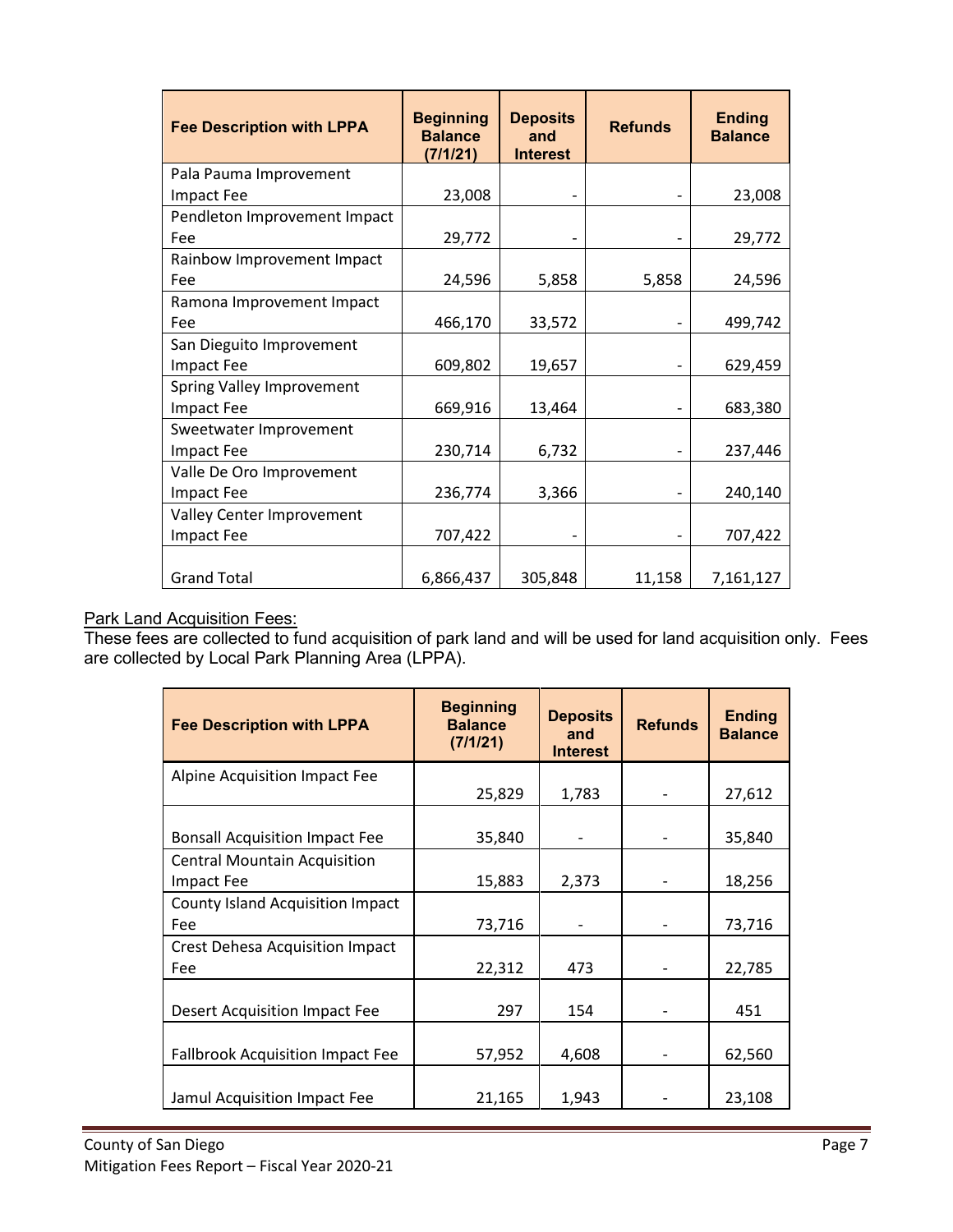| <b>Fee Description with LPPA</b>                    | <b>Beginning</b><br><b>Balance</b><br>(7/1/21) | <b>Deposits</b><br>and<br><b>Interest</b> | <b>Refunds</b> | <b>Ending</b><br><b>Balance</b> |
|-----------------------------------------------------|------------------------------------------------|-------------------------------------------|----------------|---------------------------------|
| Julian Acquisition Impact Fee                       | 1,892                                          | 207                                       |                | 2,099                           |
| Lakeside Acquisition Impact Fee                     | 33,333                                         | 320                                       |                | 33,653                          |
| <b>Mountain Empire Acquisition</b><br>Impact Fee    | 1,249                                          |                                           |                | 1,249                           |
| North County Metro Acquisition<br><b>Impact Fee</b> | 61,464                                         | 5,592                                     | 741            | 66,315                          |
| North Mountain Acquisition<br><b>Impact Fee</b>     | 1,151                                          |                                           |                | 1,151                           |
| Pala Pauma Acquisition Impact<br>Fee                | 1,539                                          |                                           |                | 1,539                           |
| Pendleton Acquisition Impact<br>Fee                 | 878                                            |                                           |                | 878                             |
| Rainbow Acquisition Impact Fee                      | 659                                            |                                           |                | 659                             |
| Ramona Acquisition Impact Fee                       | 35,884                                         | 2,985                                     | 157            | 38,712                          |
| San Dieguito Acquisition Impact<br>Fee              | 226,097                                        | 10,558                                    |                | 236,655                         |
| <b>Spring Valley Acquisition Impact</b><br>Fee      | 44,668                                         | 3,080                                     |                | 47,748                          |
| <b>Sweetwater Acquisition Impact</b><br>Fee         | 36,799                                         | 2,094                                     |                | 38,893                          |
| Valle De Oro Acquisition Impact<br>Fee              | 39,569                                         | 608                                       |                | 40,177                          |
| <b>Valley Center Acquisition Impact</b><br>Fee      | 37,198                                         |                                           |                | 37,198                          |
| <b>Grand Total</b>                                  | 775,375                                        | 36,778                                    | 898            | 811,255                         |

#### Park In-Lieu Fees:

These fees are collected to fund park improvement and land acquisition and will be used for land acquisition and improving new and existing parks and recreational facilities. Fees are collected by Local Park Planning Area (LPPA).

| <b>Fee Description with LPPA</b> | <b>Beginning</b><br><b>Balance</b><br>(7/1/21) | <b>Deposits</b><br>and<br><b>Interest</b> | <b>Refunds</b> | <b>Ending</b><br><b>Balance</b> |
|----------------------------------|------------------------------------------------|-------------------------------------------|----------------|---------------------------------|
| Alpine In-Lieu Fee               | 1,270,382                                      |                                           |                | 1,270,382                       |
| <b>Bonsall In-Lieu Fee</b>       | 1,256,058                                      | 13,218                                    |                | 1,269,276                       |
| Central Mtn In-Lieu Fee          | 23,920                                         | $\overline{\phantom{0}}$                  |                | 23,920                          |
| County Island In-Lieu Fee        | 13,953                                         |                                           |                | 13,953                          |